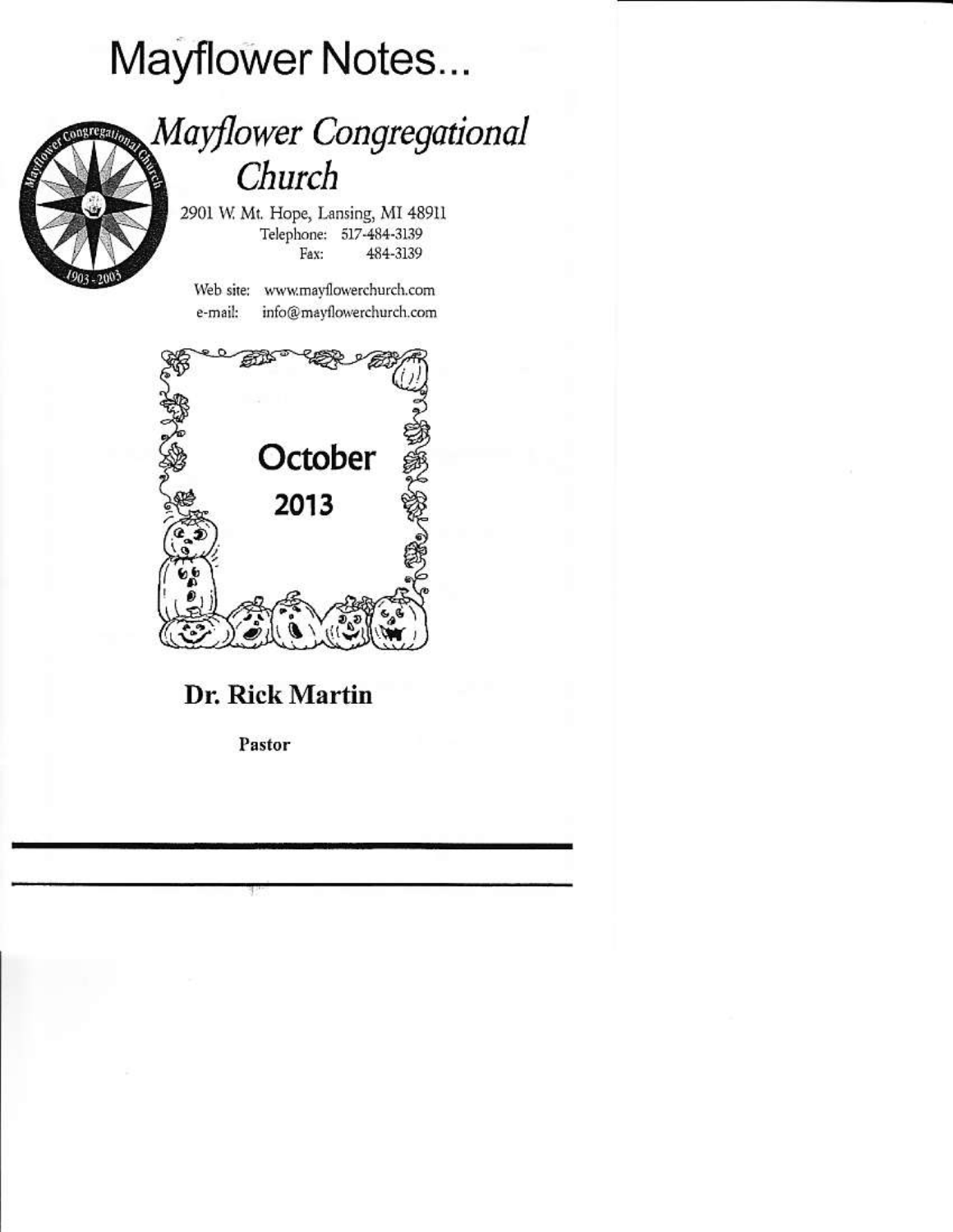Dates to remember in October...



October 6

Cannied food for Salvation Army

Worldwide Communion

October 12

October 13

Second Saturday Supper

Trustees Meeting Crop Walk

October 15

October 19

October 20

IronEgg

Notes deadline

Prudential Council

Thrift Sale October  $25 \frac{26}{9}$ 

October 27

Consecration Sunday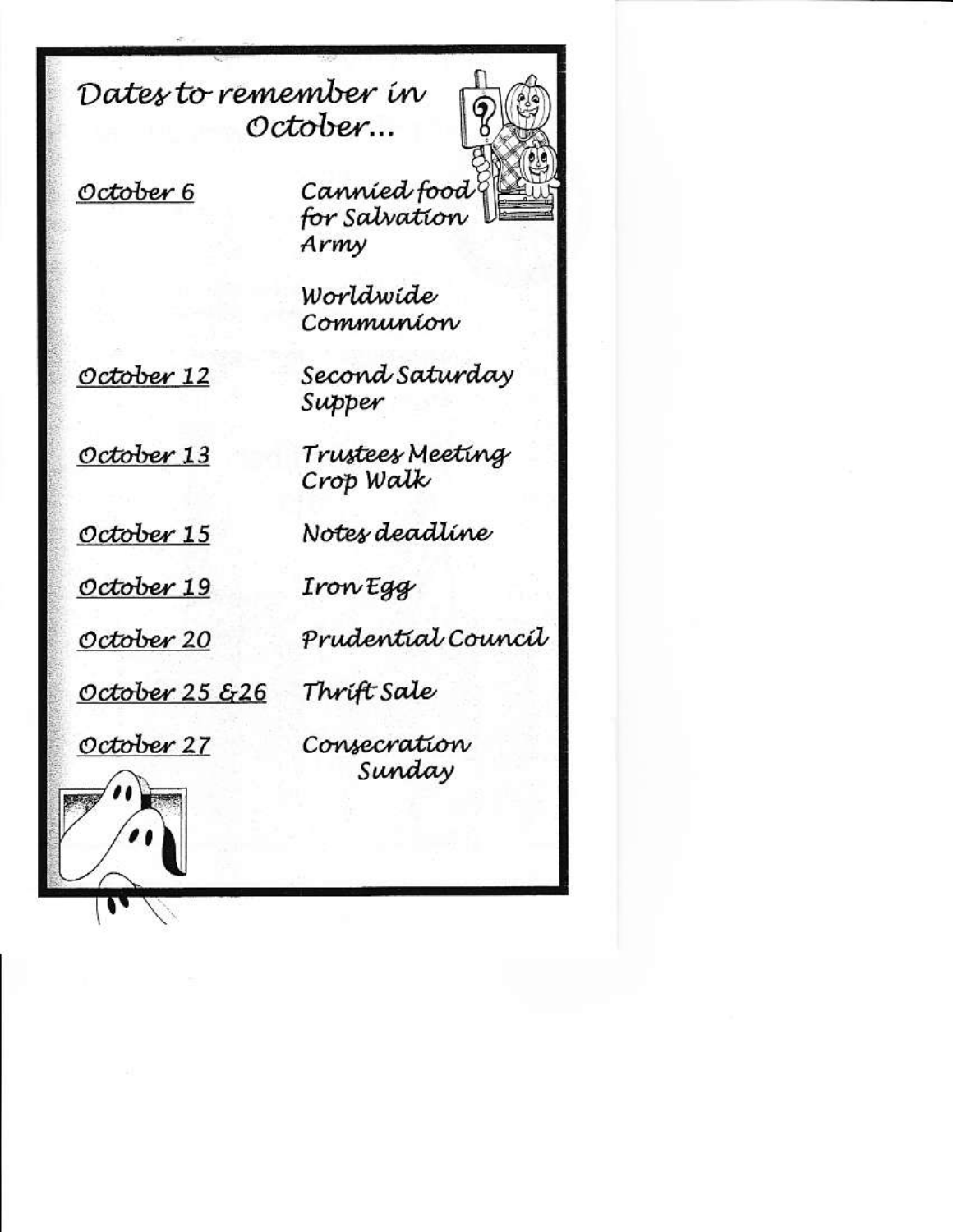#### From the Pastor's Desk Come On In!

From the beginning, the Congregational Church has been inclusive. Inclusive means "not excluding any particular groups of people" (among many other things). Before we were a religious organization, when we were still called Pilgrims, the practice was to welcome in verses keeping out those who weren't "right".

Jesus said, "Come to me, all you who are weary and burdened, and I will give you rest" (Matthew 11:28). The Congregational Way is (has always been) to accept others because of our common faith in Jesus Christ. It is then the person's responsibility to determine God's will for themselves through the study of the Bible and prayer. This is why our churches are autonomous; it is our responsibility to find God's will and not headquarters job to tell us God's will for us.

Indiscriminately inviting people in and allowing them to think for themselves does put a variety in the congregation. Different ideas. Different religious thoughts. Different political affiliations. Different personal behaviors. Many differences - which are a strength and not a weakness. Just because I do not agree with someone's ideas, or theology, or political beliefs, or personal practices or whatever doesn't mean I shouldn't have fellowship with that person. That person's differences might be the very thing that God uses to increase my own spiritual and personal growth.

Romans 15:7 says, "Accept one another, then, just as Christ accepted you, in order to bring praise to God." It doesn't say agree with or even convert them to your way of thinking. And the Bible definitely doesn't say turn them away until they are perfect enough to hang out with you. Jesus accepted us before we were perfect, sweet and wonderful. Extending to others what Jesus gave to us is only fair and reasonable  $-$  not even taking into account the blessings of obedience.

Come on in! Bring your differences and we'll work them all out together in Christ Jesus.

Pastor Rick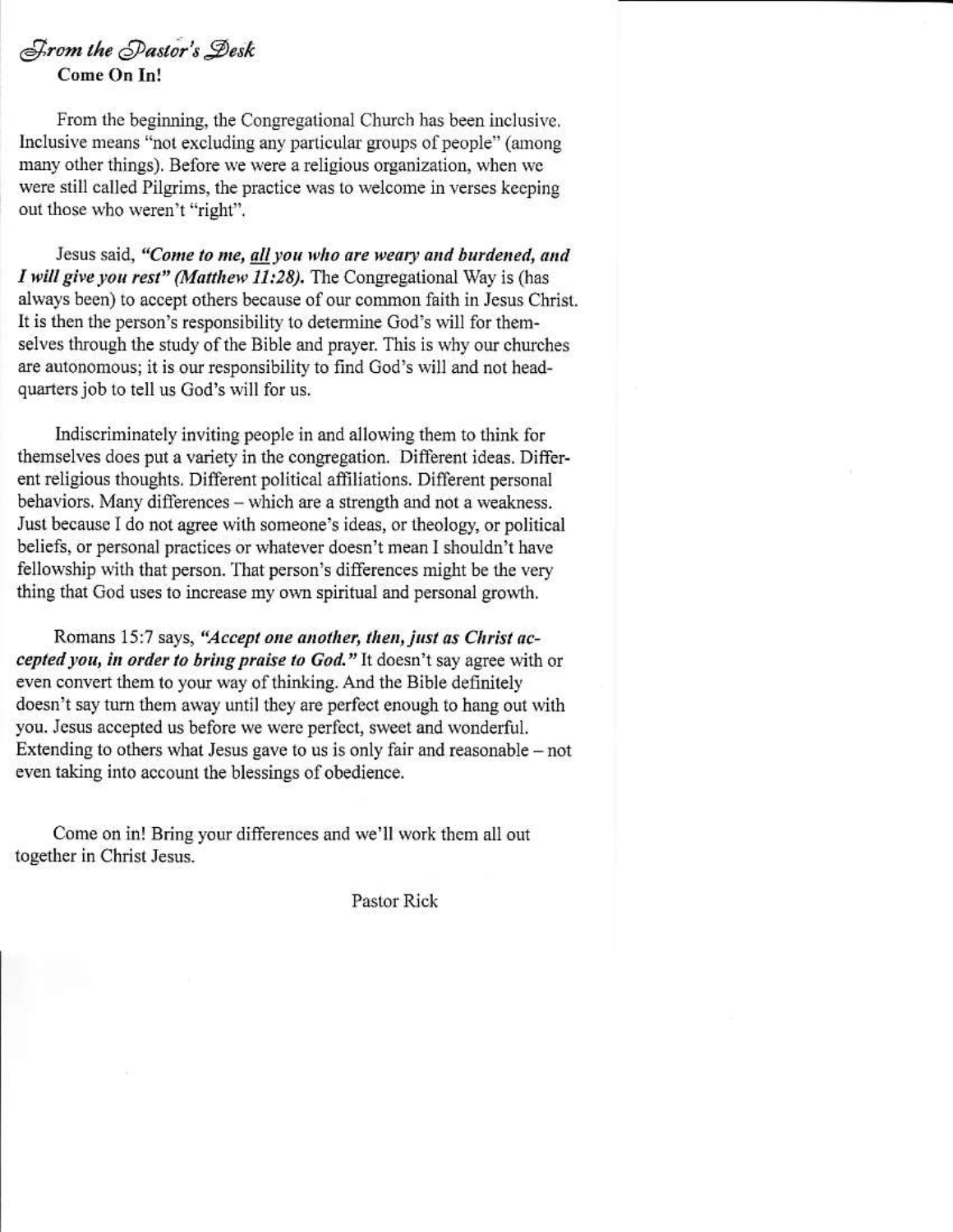#### **CREATOR GOD**

As I was preparing this month's piece for the Newsletter, I recalled a short piece of spiritual meditation I read recently and I would like to share it with you. It is taken from the meditation book 'SUNSET WITH GOD'.

When we see a beautiful piece of art or hear a stirring symphony, we ask, "Who is the artist? Who is the composer?" When we look at the wonders of nature we are often inspired in the same way, 'How did this get here? Who made all this?"

Can you see God in the world around you? How big is He to you?

You are worthy, O Lord, to receive glory and honor and power, for You created all things, and by your will they exist and were created. Revelation 4:11

> Thanks be to God. Amen Terry Graham Lay Leader

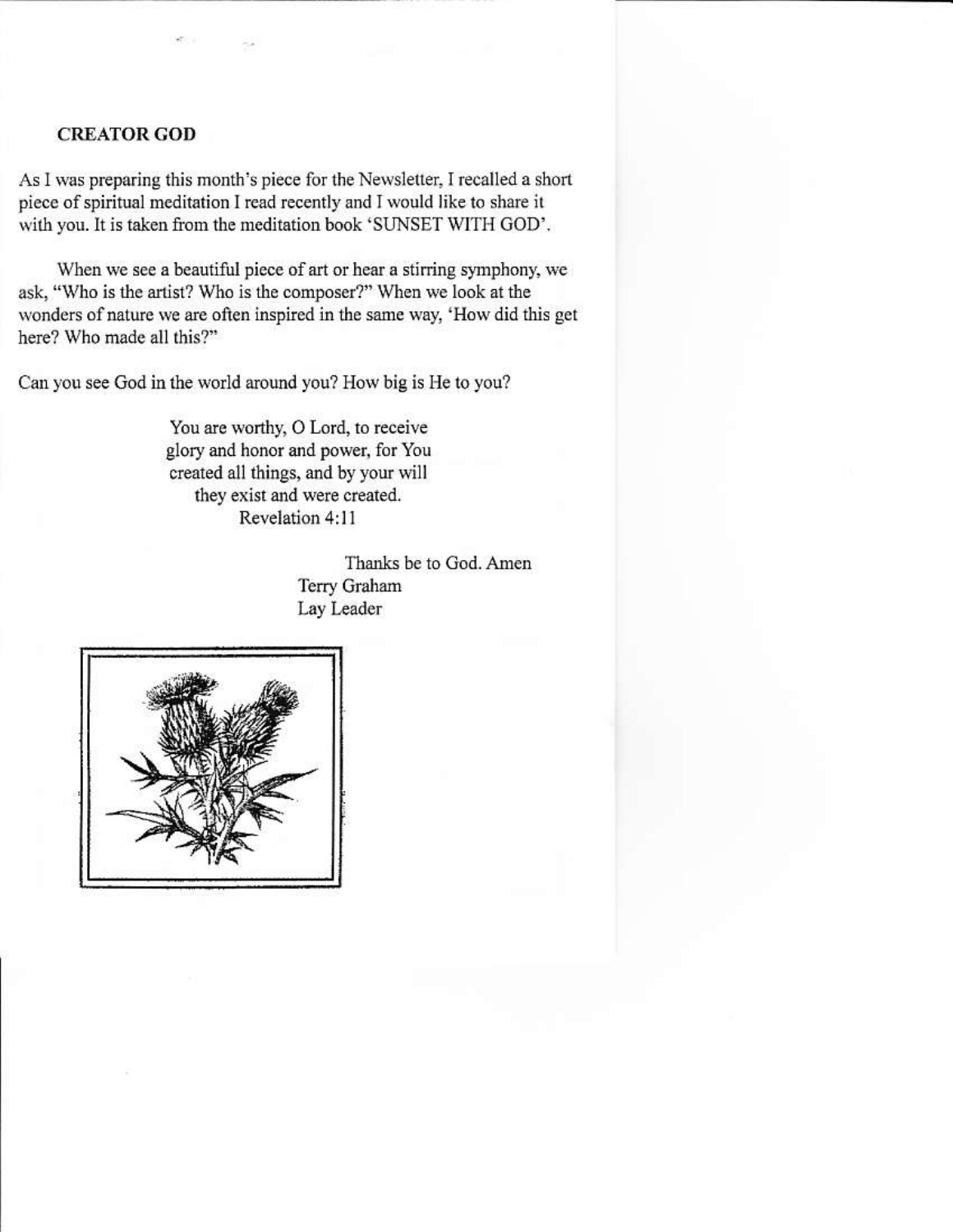#### **Mayflower Financial News**

A brief summary of our finances for the month of August:

| Income:                      | \$5,776.35      |  |
|------------------------------|-----------------|--|
| Expenses:                    | 8,692.37        |  |
|                              | $-$ \$ 2,916.02 |  |
| Year to Date                 |                 |  |
| Income:                      | \$52,972.31     |  |
| Expenses:                    | 62,032.87       |  |
|                              | $-$ \$9,060.56  |  |
| Fund Balances:               |                 |  |
| Checking:                    | \$8,358.46      |  |
| <b>Bequest Funds Savings</b> | 4,008.44        |  |
| Memorial Fund CD             | 5,491.30        |  |
| 12 Month CD                  | 22,296.91       |  |
|                              | \$40,155.11     |  |

A more detailed report is available in the church's brochure rack



#### Remember

All Prudential Council meetings are open to the<br>congregation. If you would like an item put on the agenda contact Terry Graham.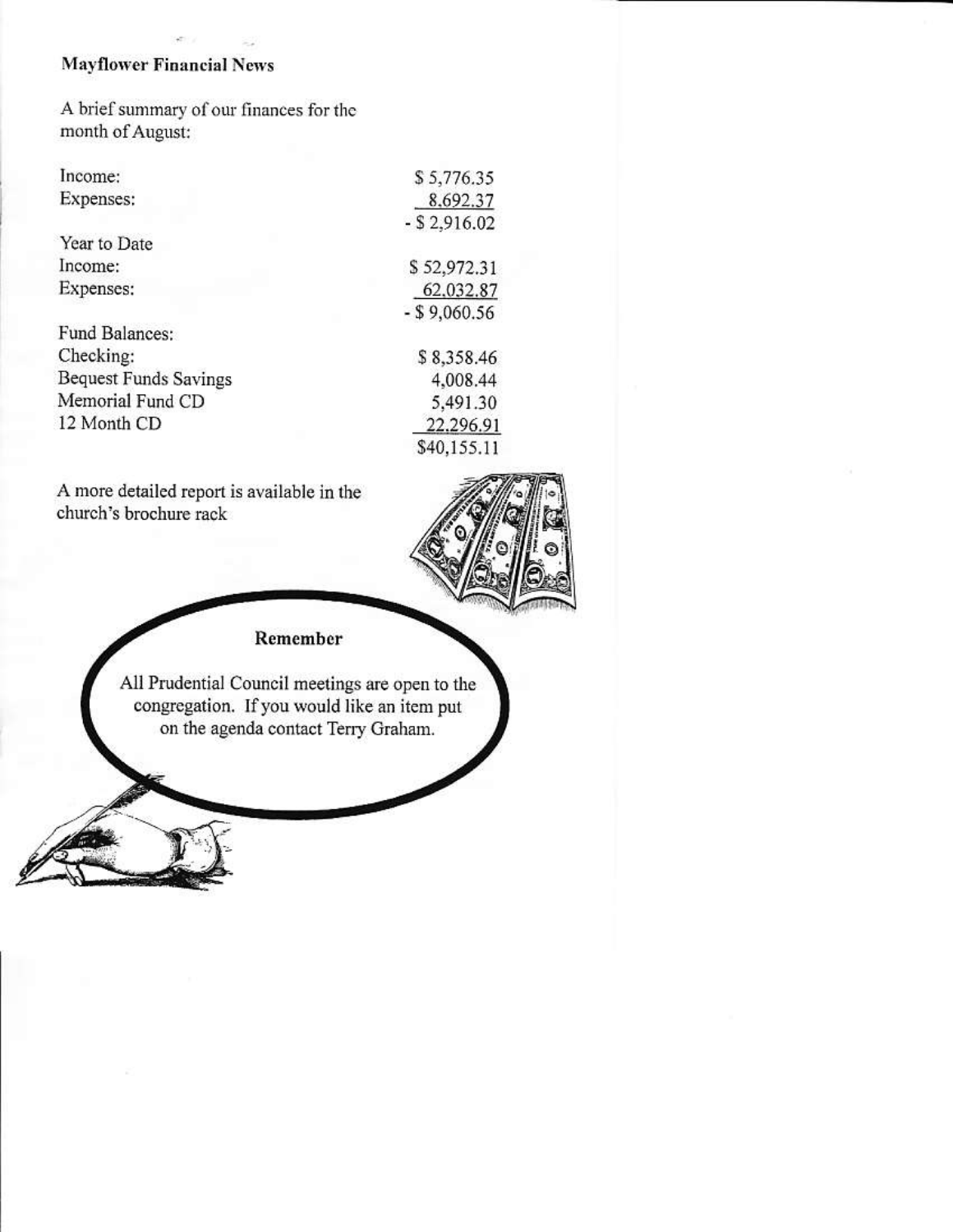#### **From Liz**

Sunday School has been very busy this year. We are finishing up some beautiful mosaic crosses, which we will be showing off in the Social Hall after class when completed. Many thanks to Maggie Bellant for teaching this skill.

I am working to finish up Confirmation Classes for Morgan and Maggie before the end of the year. I hope to have a date set for this important event after the September Prudential Council meeting. Ann and Linda will be assisting me with teaching until that time, and then will be working on a substitute basis going forward.

I have purchased a program called "Middle School Talk Sheets" that have short lessons and encourage discussion and thought. As the kids get older, I find that more talk-driven lessons give them a chance to connect with their faith in a deeper manner.

Letters should have already gone out about raising money for this vear's camp expenses and Morgan's trip to the National Association Meeting. Please note the option to pledge an amount or make a donation. I appreciate all that everyone does to create an attitude of Christian learning for our children!



**Shoe Box Gifts** 

Once again this year we will be supporting the Samaritan Purse's Shoebox gift program as part of our Christian outrech.

The youth will decorate plastic shoe boxes this year, so individual boxes will not be needed. Boxes will be available for pick-up on October 27th. They will need to be returned NO LATER THAN November 17th.

As before, those who need help shopping should contact Liz Canfield. Let's all get behind this fun and worthy effort to fill at least 40 boxes this year.

If you have questions call Liz or Roger.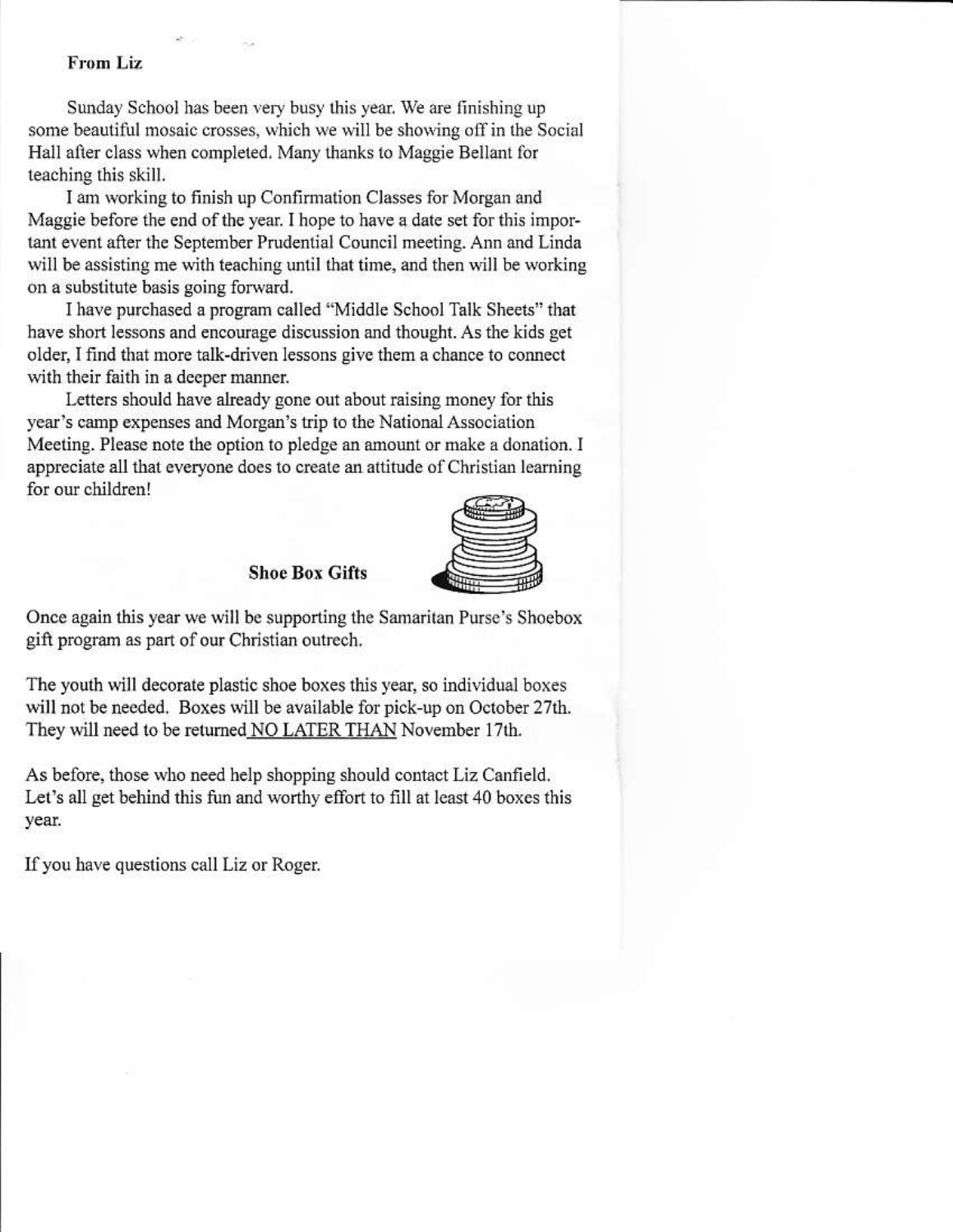#### **Music Happenings**

The Music Department is planning to have a fun night of fundraising on November 16. It will be on the order of our last Talent Show, with delicious dinner and auction items. We need your talent or just your attendance. We had such a fine time with our twins, gymnastics students, and other Mayflower talent. Proceeds will be divided between outreach and inreach. More to come!

An Opportunity:

We have recently discussed that we could be giving our people a more direct contact with our music purchases, that is, a chance to buy a dedication or memorial piece for a loved one, etc. This is my most recent purchase list, with some description. I could also play pieces for you.

- Come, Thou Long-Expected Jesus M. Sheppard, with cello solo o Soloist will be paid, also
- · The Darkest Midnight in December S. Main
- o A very lovely, ethereal piece, with celesta accompaniment
- · Mary's Little Boy Chil' (Child) J. Hairston
- o Calypso style, recorded by Harry Belefonte and others, to be used with our Youth
- · All Is Well Smith/arr. Huff
- o Hard to put into words this sweet and tender melody "Sing Alleluia"

Handbells

- · Let All Mortal Flesh Keep Silent
- o Using a wooden dowel technique around the bell, so interesting
- · God Rest Ye Merry Gentlemen
- o Intense, straight eighth-note bass notes, and other table techniques
- · Reverberations
- o Constant eighth notes, in a minor key. The fun is in the tempo!
- Hymn tune Hyfrydol
- o With organ and bells, may be used at Easter; big and bold

A choral piece costs \$26.00 and a Handbell piece costs \$32.00. We will inscribe the piece and put a special dedication in the bulletin and the newsletter. The office or I will be happy to assist you.

Thank you, on behalf of the Music Program.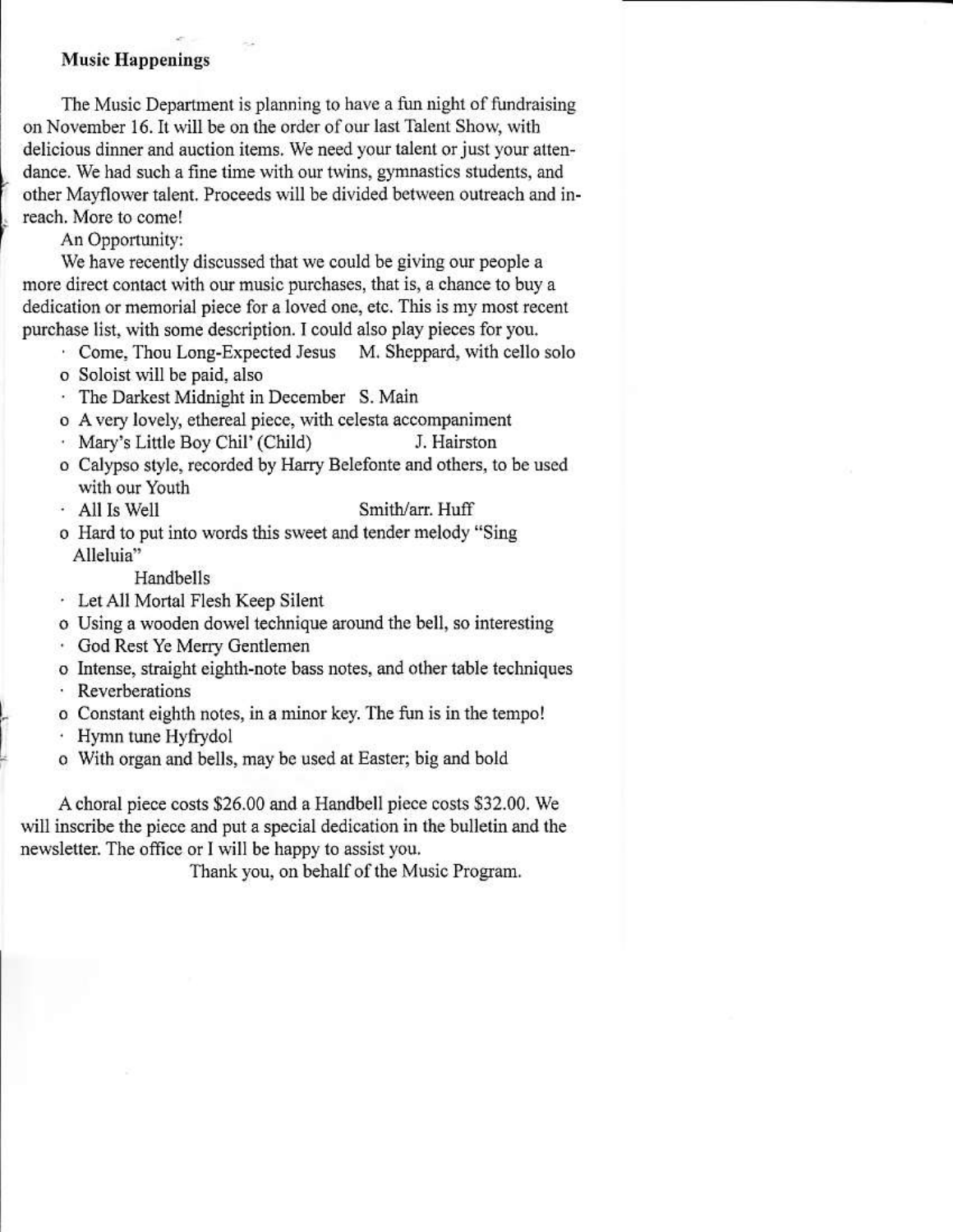

#### **Thrift Sale**

We are having another thrift sale to benefit the church treasury on October 25 and 26 (Friday, 9 a.m. to 6 p.m., and Saturday, 9 a.m. to 3 p.m.). Please check around your house now to identify good, saleable things that you have but don't really need any more. . . we all have so much "stuff"! Remember to have items clean and in working order or they don't sell well and we sometimes have to throw things away. If it's truly trash, just toss it out. Kitchen items, jewelry, linens, books, and children's items are good sellers, but you never know what will sell. Remember, too, to invite friends, family, coworkers, etc., to donate items. We'll be glad to have them! Finally, be sure to plan on coming to shop yourself. You may find some treasures!

Plan to hold your stuff and bring it in any time after the Iron Egg Weightlifting Event on October 19.

We also need a lot of help to set up, run the sale, and clean up after the sale, so please mark your calendars now for that week. Set up will be 10-Noon (or so) on Tuesday, Wednesday, and Thursday (October 21-23). See Lorraine or Ann to volunteer to help.

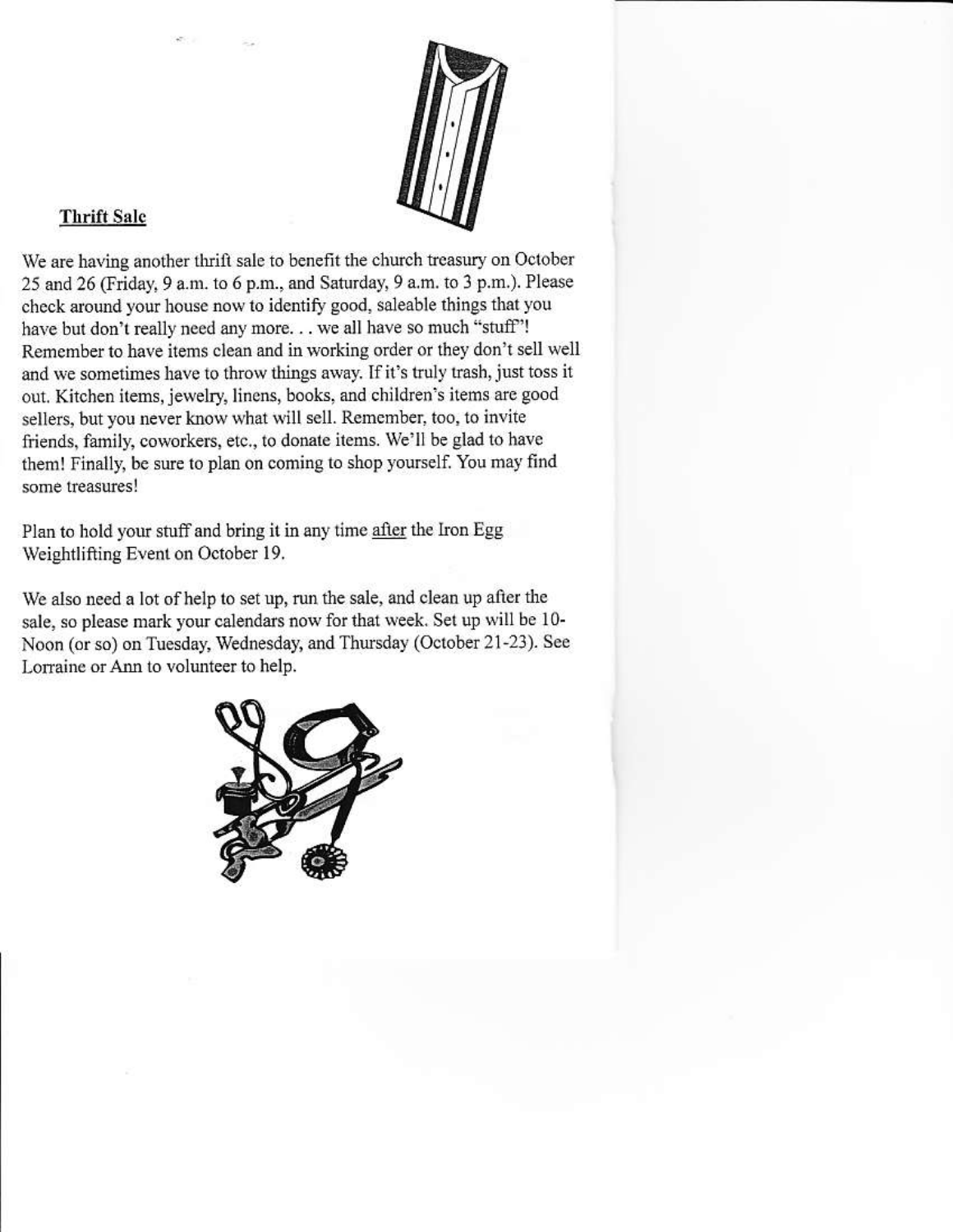

## **Birthdays**

- Connie *Poest*  $10/16$
- Laura Anderson Keeney  $10/19$
- *Tieler Graham*  $10/22$
- *Trace Graham*  $10/22$
- Saralu Chamberlain (94)  $10/26$

### Anniversaries

- Conley and Celia Snow  $10/7$
- Kim and Lorraine Jinison  $10/23$
- Mike and Amy Graham  $10/25$
- Rick and Barbara Martin 10/30